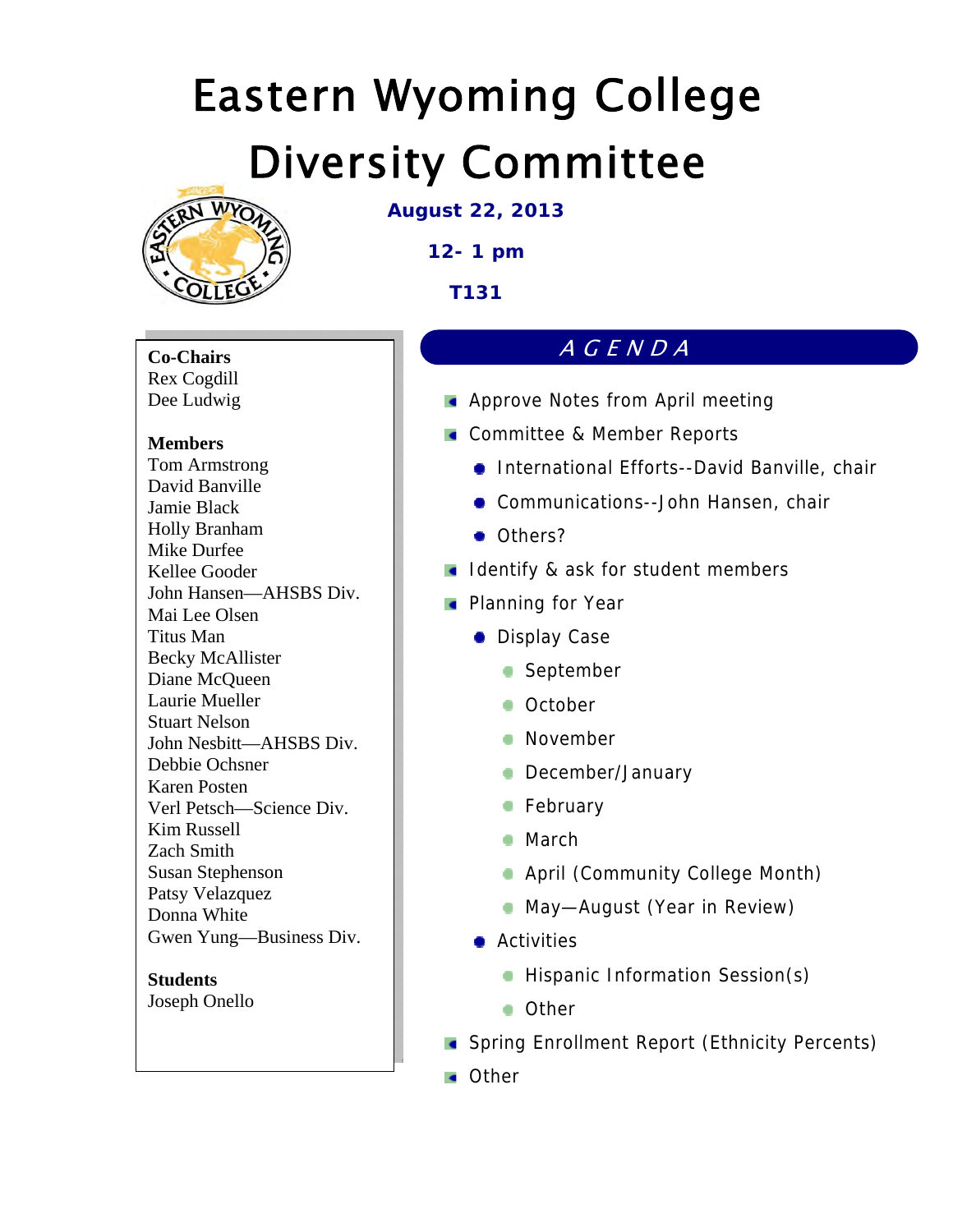### Eastern Wyoming College **DIVERSITY MEETING NOTES** August 22, 2013, 12:00 p.m. – 1:00 p.m. T131

**Present:** *Rex Cogdill*, *Dee Ludwig, David Banville, Jamie Black, Mike Durfee, John Hansen, Mai Lee Olsen, Titus Man, Stuart Nelson, John Nesbitt, Debbie Ochsner, Karen Posten, Verl Petsch, Zach Smith, Susan Stephenson, Rick Vonburg, Lynn Wamboldt, Chris Wenzel, Donna White, Gwen Yung* 

- Meeting was called to order at 12:10 pm. New members were welcomed. New members are Stuart Nelson, Rick Vonburg, and Chris Wenzel.
- **Approve notes from April meeting:** The minutes from the previous meeting were distributed and reviewed. Rex made a motion to accept the minutes, John Hansen seconded. They stand as written.

# **Committee and Member Reports: International Efforts Subcommittee:**

 - David reported that our goal of having a Fulbright Scholar has been accomplished and Titus is now here.

 - Other ideas that have been talked about among committee members are:

1. The bilingual secretary 1-year certificate program where recruiting would be from Mexico. Rick will schedule a meeting to discuss this idea further.

2. A summer welding program with recruits from China

 - International student recruiting was again discussed. Joel Muehler the International Recruiter from Western Wyoming College is willing to talk with us about international recruiting via a conference call.

- Titus Man, our Fulbright Scholar, introduced himself and told of his journey here. On September  $19<sup>th</sup>$  there will be a talk/reception for him. This event is open to the public.

# **Communications Subcommittee:**

 **-** There was no report from this committee but they will be meeting in the next few weeks.

# **Housing Subcommittee**

 - The dorms are full and 28 rooms at Motel 6 have been reserved to help with the students on the waiting list.

- **Identify & ask for student members:** Student membership is needed on the Diversity Committee. Joseph Onello is the one returning student committee member. He represents GSA.
	- Other suggestions for student membership include: A student from the Diversity Club

 A member from Student Senate. (One student could be chosen to be on the committee and SS Officers could rotate coming to the meetings.)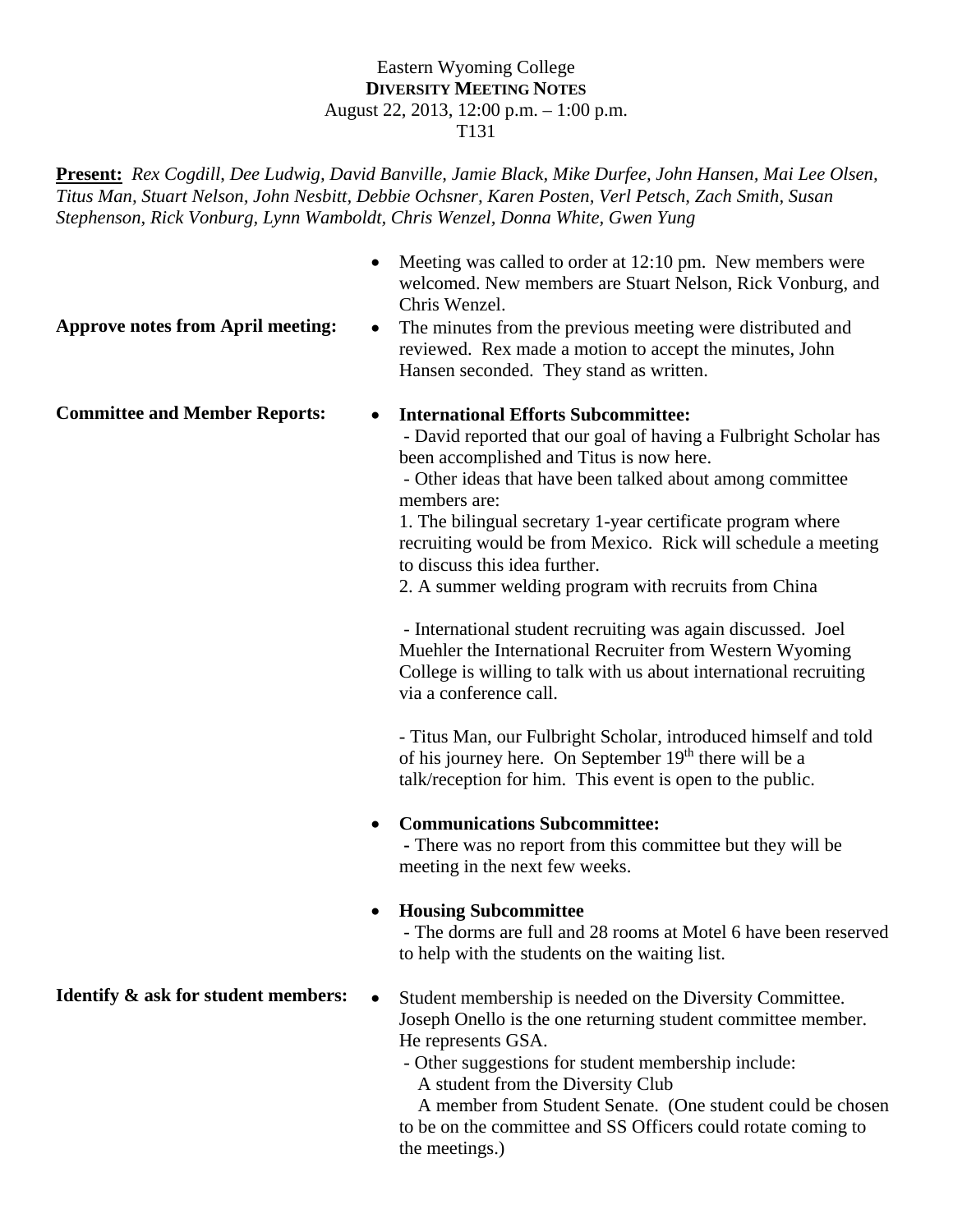A Student Ambassador, and

An at-large student member

**Planning for the Year:** • **Display Case** – Each month we will highlight a diversity theme

 Please get names and contact information for these students to Dee.

in the display case in The Corner. After Discussion, the following are the themes for each month: **September** – National Hispanic Heritage Month **October** – National Italian American Heritage Month **November** – National American Indian Heritage Month **December & January –** Holiday Traditions **February** – African American History Month **March** – Irish American Heritage Month **(Mai Lee, Zach, and the Student Ambassadors will do the display for this month) April** – Diversity and Community College Month **May** – Older Americans Month **June through August** – Year in review Discussion ensued on who would set up the displays each month. It was decided to do a general invite to see who is interested. **Activities:**  - Hispanic Information Session—the information session in the spring was attended by three students and 12 adults. One of these students is attending college here this semester and one is taking concurrent/dual classes. A subcommittee was set up to follow through with additional sessions. Those on the subcommittee are John Nesbitt, Patsy, Mai Lee, and Mike. We would also like a member from Torrington High School. Some ideas for future sessions include: have a fall information session off campus invite counselors do a follow-up invitation call, and offer a "Diversity Scholarship" to those attending. **Spring Enrollment Report:** • The number of Hispanics and total minorities is inching up. The amount of Unknown Ethnicity and Race is decreasing. Other: • The Committee decided to meet monthly on Wednesdays at noon. Which Wednesday of each month has yet to be decided. **Next Meeting:**  $\bullet$  To be announced. **Adjournment:** The meeting was adjourned at 12:56 pm.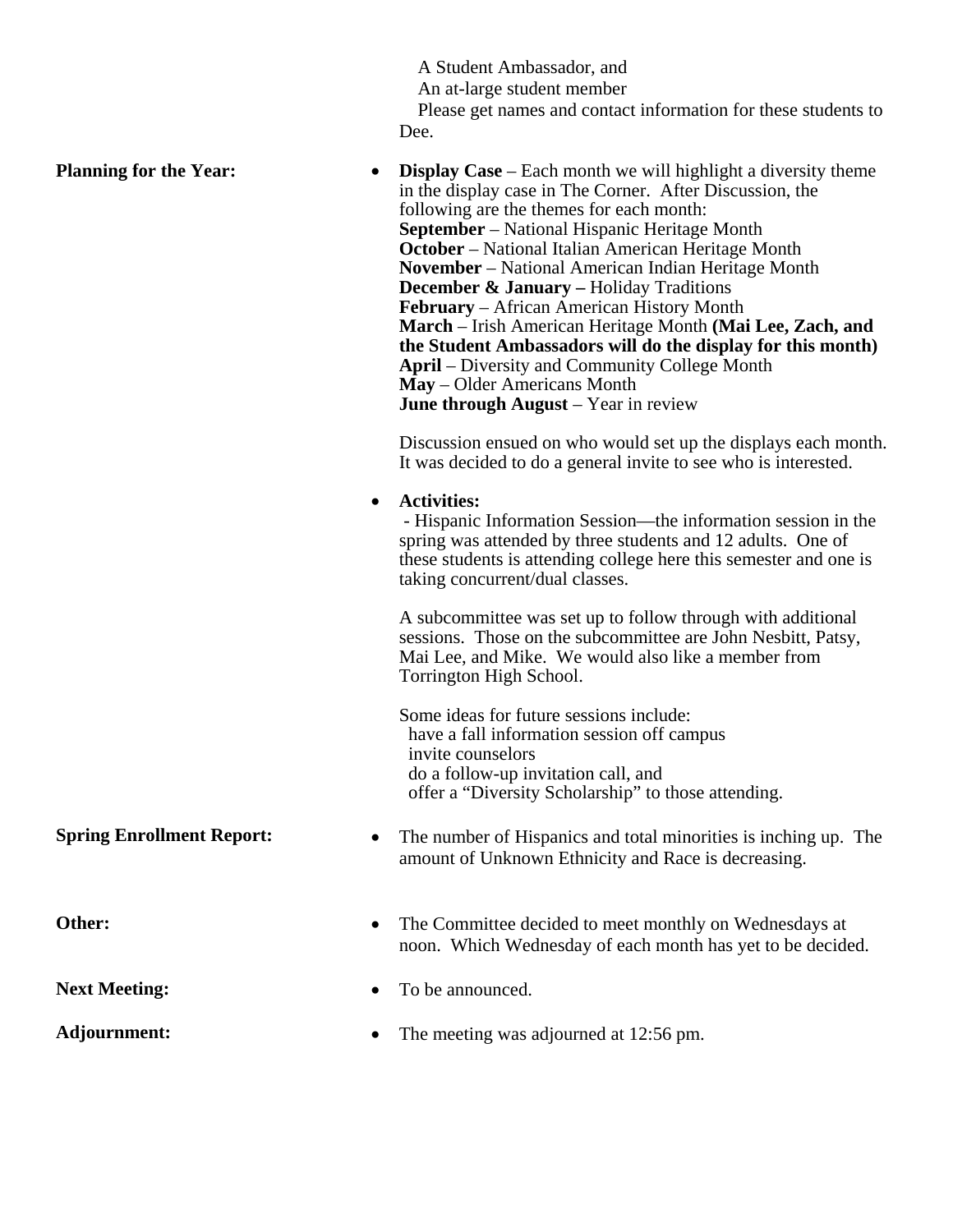

**September 18, 2013** 

 $12 - 1$  pm

T<sub>131</sub>

# AGENDA

- Approve Notes from August meeting
- Committee Reports & Activities
	- · International Efforts--David Banville, chair
	- Library Ideas-Casey Debus
	- Hispanic Information Sessions-ideas
		- Consider Hispanic Visitation Day and/or Retention efforts--Mike & John H
	- · Others?
- Update on/from student members
- Planning for Year
	- Display Case
		- September/October-Latino Influence in the Visual Arts, John Cline
		- November-National American Indian Heritage Month-Need Volunteers
		- December/January-Holiday Traditions-Need Volunteers
		- February-African American History Month-**Need Volunteers**
		- March-Irish American Heritage Month-Mai Lee, Zach, & Ambassadors
		- April-The American Cowboy/Community College Month-Jake Clark & Rodeo Team
		- May-August Year-in-Review, College Relations

Other

**Co-Chairs** Rex Cogdill Dee Ludwig

**Members** 

**Tom Armstrong** David Banville Jamie Black Holly Branham **Casey Debus** Mike Durfee Kellee Gooder John Hansen-AHSBS Div. Mai Lee Olsen Titus Man-Business Division **Becky McAllister** Diane McQueen Laurie Mueller **Stuart Nelson** John Nesbitt-AHSBS Div. Debbie Ochsner Karen Posten Verl Petsch-Science Div. Kim Russell Zach Smith Kaitlyn Steben-Business Div. Susan Stephenson Kerry Steward-Business Div. Patsy Velazquez Rick Vonburg-Business Div. Lynn Wamboldt Chris Wenzel-Science Div. Donna White Gwen Yung-Science Div.

### **Students**

Joseph Onello, Student Senate Abdel Elghanjaoui, Diversity Club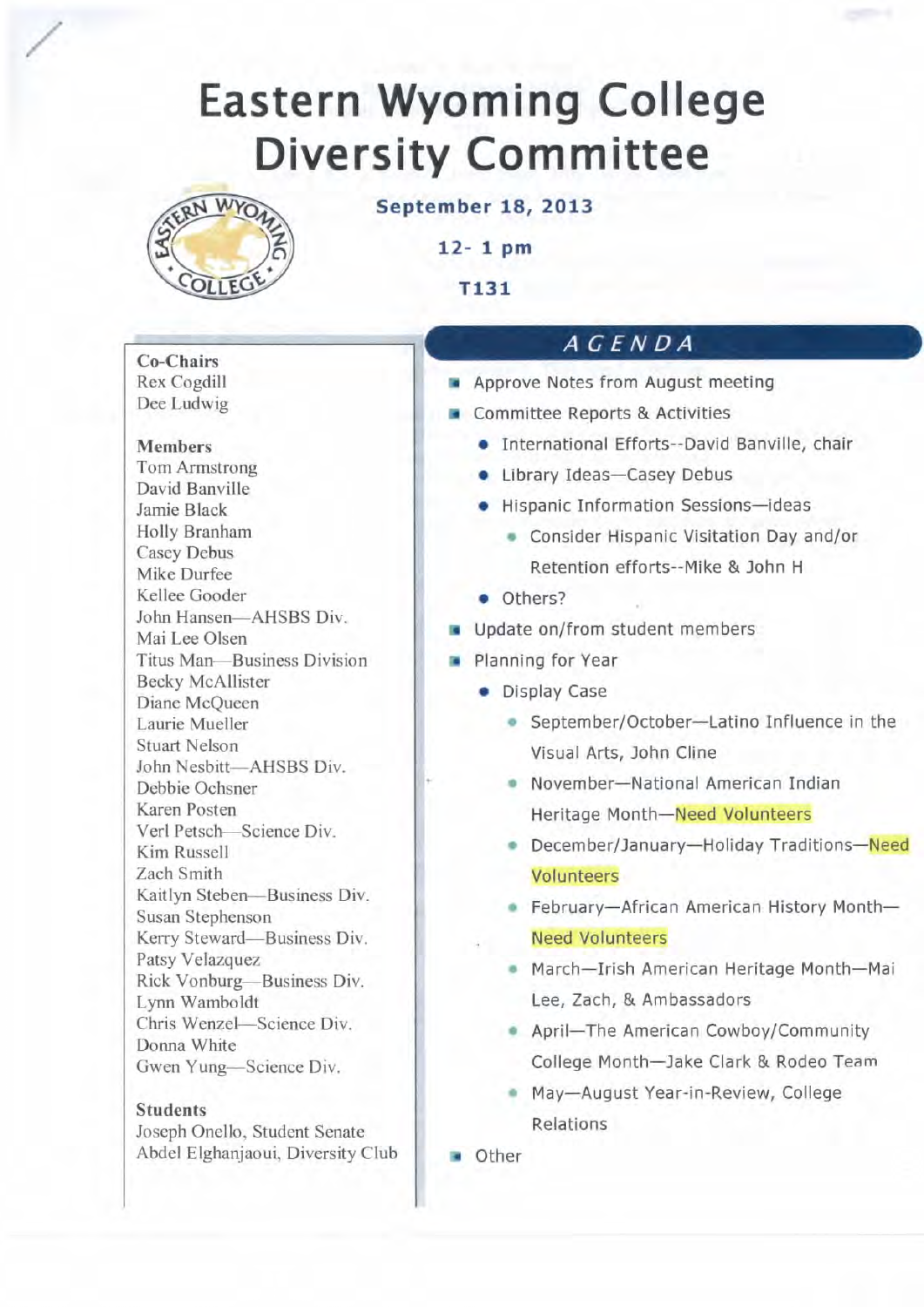### Eastern Wyoming College **DIVERSITY MEETING NOTES** September 18, 12:00 p.m. – 1:00 p.m. T131

**Present:** *Dee Ludwig, Rex Cogdill, Tom Armstrong, David Banville, John Cline*, *Larry Curtis*, *Casey Debus, Mike Durfee, Abdel Elghanjaoui, Kellee Gooder, John Hansen, Mai Lee Olsen, Titus Man, Stuart Nelson, John Nesbitt, Karen Posten, Zach Smith, Kaitlyn Steben, Susan Stephenson, Patsy, Velazquez, Rick Vonburg, Lynn Wamboldt, Chris Wenzel, Donna White* 

- Meeting was called to order. New members were welcomed. New members are Larry Curtis, Casey Debus, and Abdel Elghanjaoui. John Cline was also present as a special guest.
- 
- **Approve notes from August meeting:** The minutes from the previous meeting were distributed and reviewed. John made a motion to accept the minutes, Donna seconded. They stand as written.

# **Committee Reports and Activities: International Efforts Subcommittee:**

 - The bilingual secretary program is in the works. It will be a one (1) year certificate. An informal brainstorming session was held regarding this program.

 - We were reminded that the open house for Titus is on 9/19. - Speaking with Joel Muehler from Western Wyoming College regarding international recruiting is on hold as he is moving to a different college.

# **Library Ideas**

 **-** Casey shared some ideas the Library had for bulletin boards, displays, and speakers:

A Constitution Display

A Banned Books panel

 Vietnam Veteran speaker for Veteran's Day in November Have Dr. Haines as a speaker for Black History Month in January or February

A Religion Panel

 Have Craig Johnson as a speaker for Community College Month

# **Hispanic Information Session:**

 **-** It was suggested that EWC host a Hispanic Visitation Day where we bring Hispanic students up to the college for the school day, example from 10 a.m.-2 p.m.

 - Some questions/ideas we need to consider if we decide to host a Hispanic Visitation Day:

 Don't have this visitation day too close to the annual Visitation Day we already host.

 Do we only invite Goshen County high school Hispanic students, or do we include other counties?

Which grades do we invite?

- Zach will be going to a Multi-cultural Fair at Scottsbluff

(WNCC) at the Harms Center. He will get ideas from this fair.

- Susan reported that we can do a scholarship for Hispanic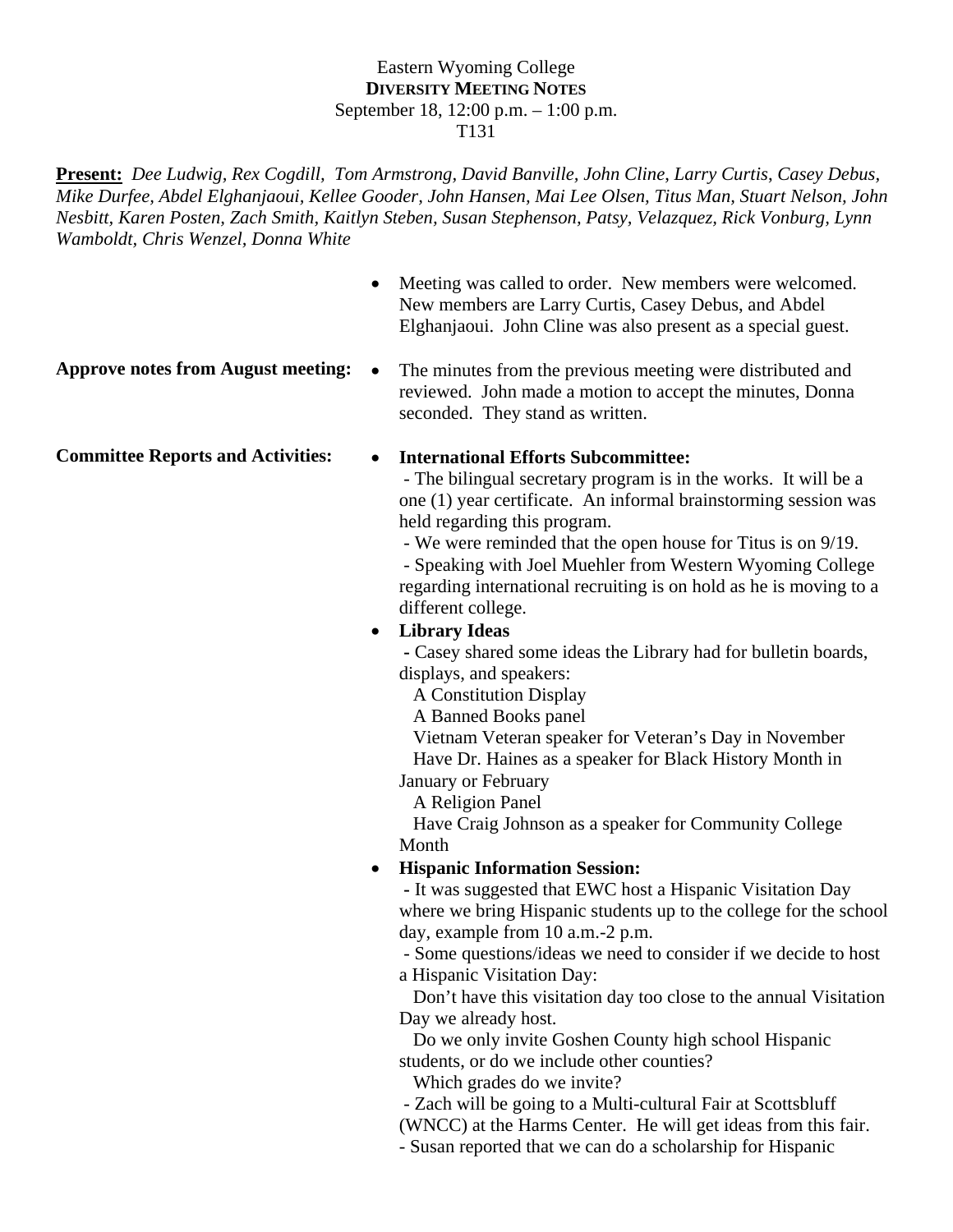students-perhaps call it a Diversity Scholarship. It would cover tuition. Perhaps an essay could be required. **Housing Subcommittee -** The dorms are still full - Your Brightest Color presentation, a personality color test, was given to dorm students. **Update On/From Student Members:** • Abdel Elghanjaoui is a new student member representing the Diversity Club. He introduced himself and talked about his family and country. We need more student members. It was suggested that Debbie find a student-at-large member, and Mai Lee will get a member from the Ambassadors. **Planning for the Year:**  $\bullet$  **Display Case** – Each month we will highlight a diversity theme in the display case in The Corner. **September/October** – Latino Influence in the Visual Arts--John Cline. **November** – National American Indian Heritage Month-we need volunteers for this month. The Committee will ask Ellen Creagar for assistance with this month. **December & January** – Holiday Traditions-Instruction and Financial Aid will take care of this month and will also ask Muriel if she would like to help. **February** – African American History Month-Speech, Debate, and Journalism will do the display for this month. **March** – Irish American Heritage Month-Mai Lee, Zach, and the Student Ambassadors will do the display for this month. **April** – The American Cowboy/Community-College Month-Jake Clark, The Rodeo Team, and the Block and Bridle Club will do

> this display. **May through August** – Year in review

 **Suggestions that came in after the meeting: -** For November, Ellen's idea involved how the Iroquois Confederacy influenced the Founding Fathers creation of the American Constitution.

**-** For December and January Muriel is thinking in terms of Holiday Traditions for children from around the world.

- **Other:** Donna reported that the Russian Folk Festival would be performing on Sunday, September 22, 2013 at 2 p.m. Advance tickets are \$15 for adults and \$5 for children. At the door, prices are \$20 for adults and \$10 for children. College students may purchase tickets for \$10.
	- Abdel suggested showing the movie The Andalusian Dog by Salvador Dali.
	- We have money for speakers from the McElhaney Foundation.
	- The Diversity Club will again be doing Trunk or Treating for Halloween.

**Next Meeting:** The October meeting will be held on a Tuesday. An invitation will be sent via email.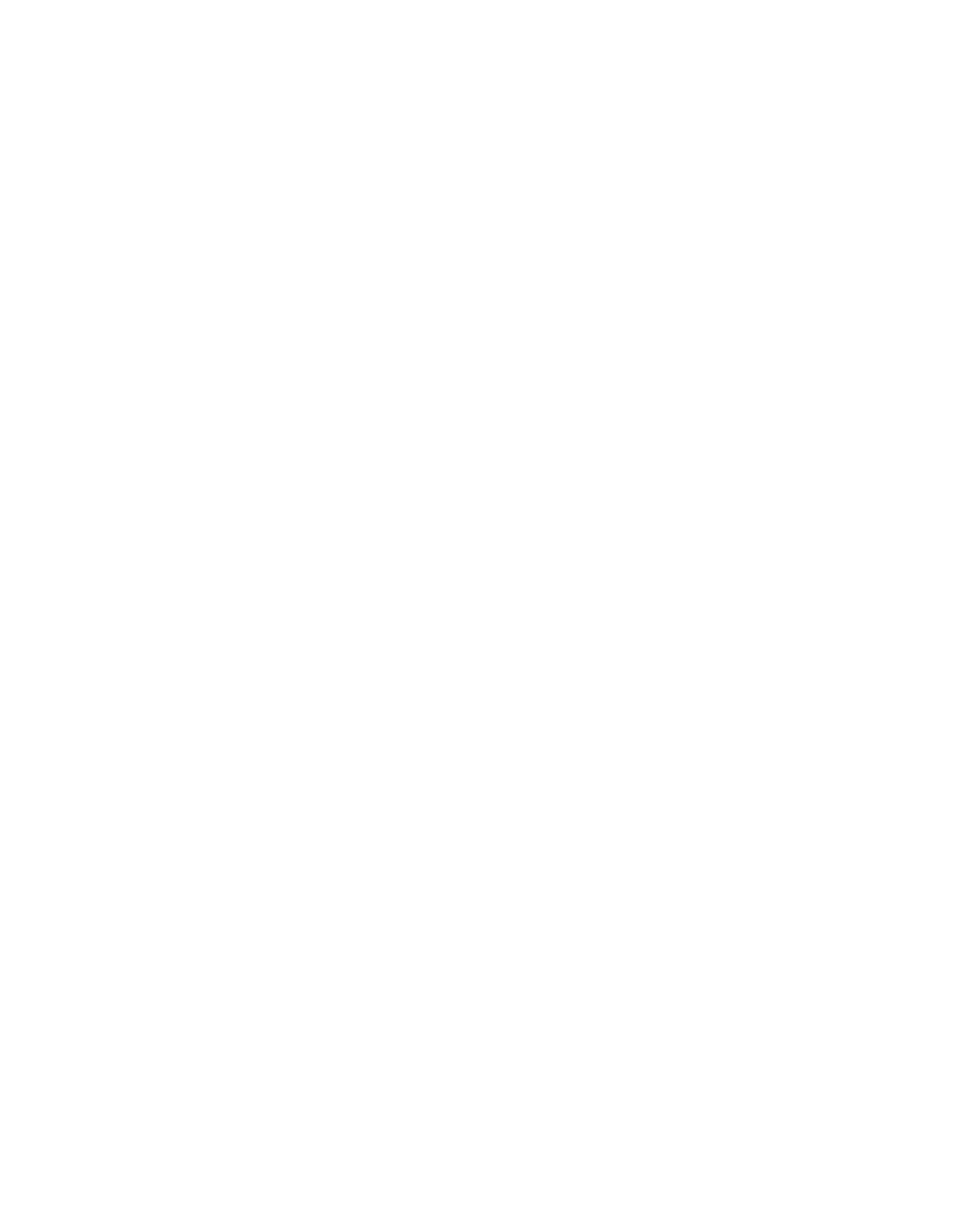

**November 20, 2013**

# **12- 1 pm**

**T131** 

**Co-Chairs** 

Rex Cogdill Dee Ludwig

# **Members**

Tom Armstrong David Banville Jamie Black Holly Branham Casey Debus Mike Durfee Kellee Gooder John Hansen—AHSBS Div. Mai Lee Olsen Titus Man—Business Division Becky McAllister Diane McQueen Laurie Mueller Stuart Nelson John Nesbitt—AHSBS Div. Debbie Ochsner Karen Posten Verl Petsch—Science Div. Kim Russell Zach Smith Kaitlyn Steben—Business Div. Susan Stephenson Kerry Steward—Business Div. Patsy Velazquez Rick Vonburg—Business Div. Lynn Wamboldt Chris Wenzel—Science Div. Donna White Gwen Yung—Science Div.

# **Students**

Joseph Onello, Student Senate Abdel Elghanjaoui, Diversity Club

# AGENDA

- **Approve Notes from September meeting**
- **Committee Reports & Activities** 
	- **International Efforts--David Banville, chair**
	- **CALL** Library Ideas-Casey Debus
	- **Hispanic Information Sessions** 
		- **Community College Information Night**
		- **Multi-cultural visitation day spring**
	- **Trunk Trick or Treating Report (Diversity Club)**
	- Others?
- **Update from student members**
- **Planning for Year** 
	- **Display Case** 
		- November—National American Indian Heritage Month—Ellen Creagar (posters)
		- **December/January-Holiday Traditions-**Muriel deGanahl, Financial Aid, Learning **Office**
- **Accreditation Update—Lynn & Dee**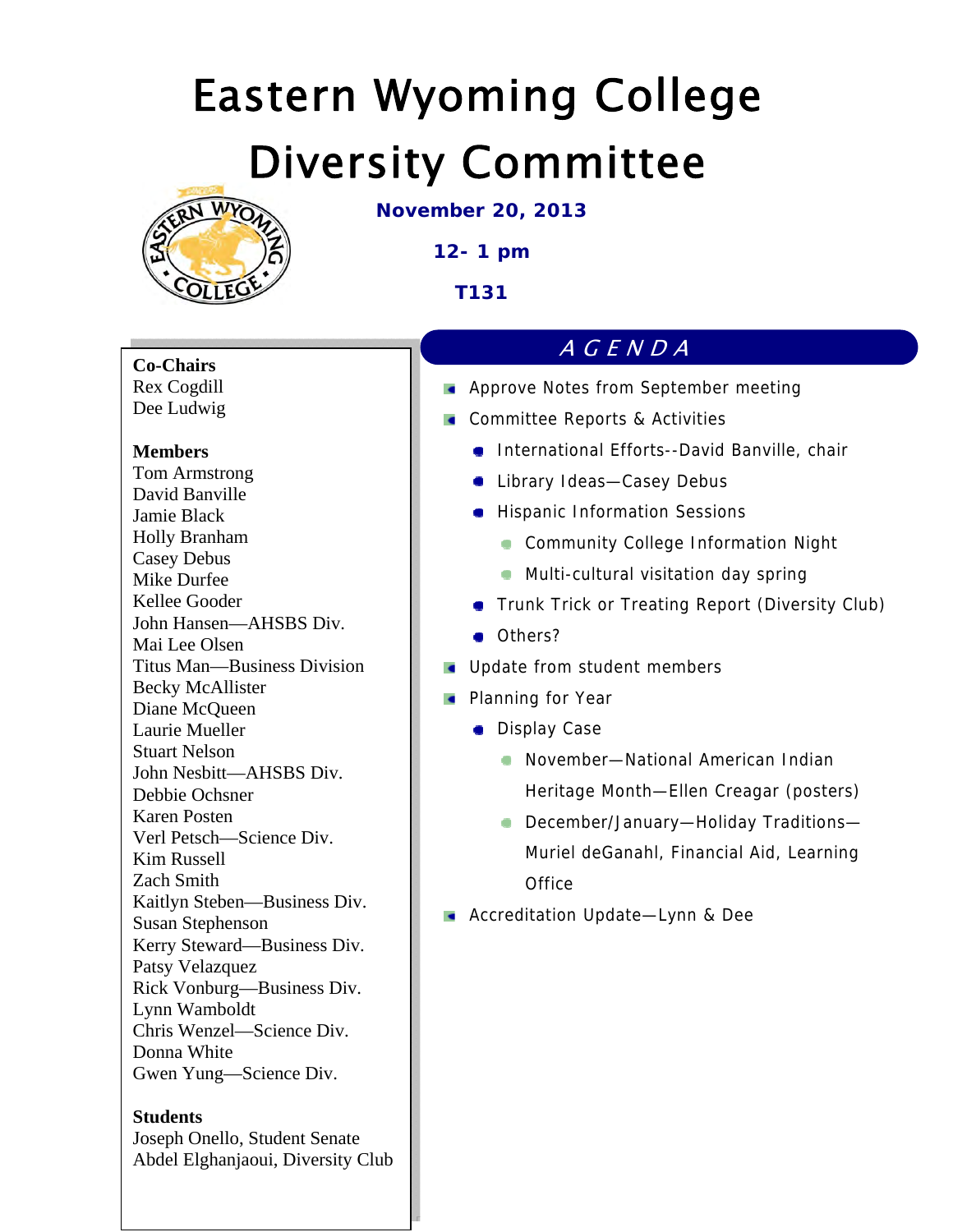### Eastern Wyoming College **DIVERSITY MEETING NOTES** November 20, 2013 12:00 p.m. – 1:00 p.m. T131

**Present:** *Dee Ludwig, Tom Armstrong, Kellee Gooder, John Hansen, Titus Man, Becky McAllister, John Nesbitt, Karen Posten, Kim Russell, Kaitlyn Steben, Kerry Steward, Patsy, Velazquez, Lynn Wamboldt, Gwen Yung* 

# **Approve notes from September Meeting:**

• The minutes from the previous meeting were distributed and reviewed. John Hansen made a motion to accept the minutes, Becky seconded. They stand as written.

# **Committee Reports and Activities: International Efforts Subcommittee:**

 - The bilingual secretary program committee will meet soon to discuss the program. Tami Afdahl will be invited to the meeting to discuss marketing.

 John Nesbit suggested a new program title which will reflect the skills which will be taught and the types of jobs these students will be preparing for.

 The next step which needs to be addressed is recruiting for this program.

 - A topics class is being offered on International and Comparative Education between the US and Romania.

# **Library Ideas:**

 **-** Casey was not able to attend the meeting but shared the Library's ideas through email. These ideas include:

January 21<sup>st</sup> the library is presenting Dr. Taylor Haynes in conjunction with Martin Luther King Day and Black History Month. A reception will follow in the FA lobby.

 The Librarians are discussing a religion panel possibly for March.

 They are also working with the county library to arrange a book signing with Craig Johnson next semester.

# **Hispanic Information Session:**

- Community College Information Night

 This event was not well attended, but EWC had a good presence at Riverside Church. People saw EWC at the church and called to ask what the event was.

This was a good "fishing expedition."

 Perhaps next time we could invite Morrill and Guernsey students.

 Next time perhaps we could use the marquee to publicize the event.

- Multicultural visitation day this spring

 The date has been narrowed down to three possible days in January. Ideas for activities for this day include:

 Have Dr. Hortensia Soto-Johnson, a distinguished EWC Alumni, as a speaker. Currently she is a Math Sciences Instructor at the University of Northern Colorado.

Have a panel of young scholars who have struggled with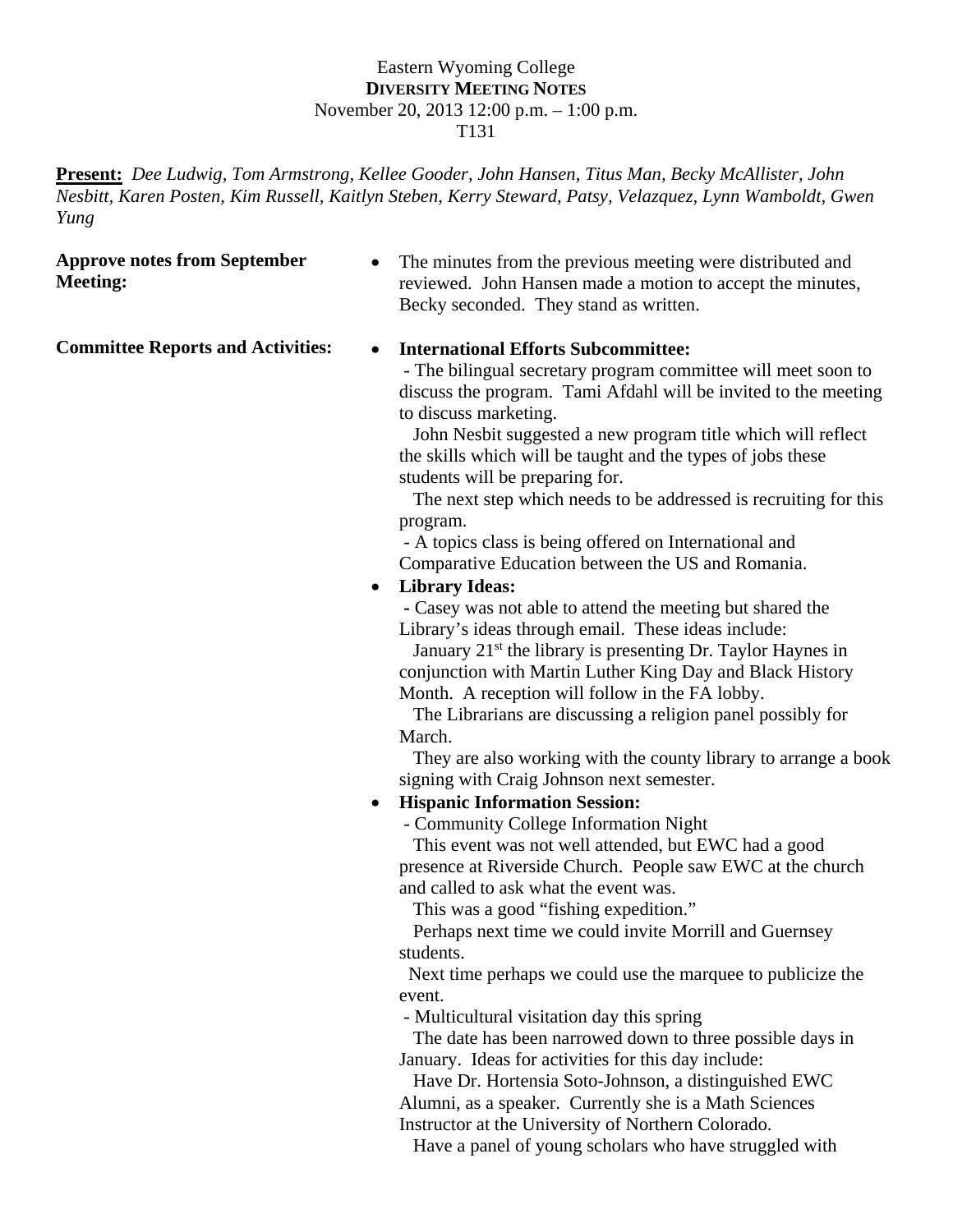obstacles but have overcome them and succeeded.

Have Parent meetings separate from the student meetings.

Have the time be from 10:00am – 2:00pm.

# **Diversity Club:**

 **-** Trunk or treating was a success and the table in the Chamber building is reserved for next year.

 - For Christmas the Club is supplying ornaments for students to decorate and hang on the Art Club tree

 - The Club is planning a trip to Denver for Cinco de Mayo on May 3<sup>rd</sup>. They will eat at Casa Bonita. Somehow they will have to limit the number of students who attend. Suggestions for this include:

 Limit the trip to Diversity Club Members. Limit trip to the first 20 students who sign up, or invite those who attend the Multi-cultural Visitation Day.

# **Housing Subcommittee:**

 **-** The dorms hosted a pumpkin carving time.

 - They are working on a community service project for Christmas (last year's project was hats and mittens to area daycares).

**GIS Day:** 

 **-** Geographic Information Systems Day is a globally-recognized day.Titus Man was in "The Corner" from 9:30am until 12pm to have students sign in and provide them with a GIS Day wristband. Students then were able to complete a short GIS Day computer-based activity. Titus reported that about 50 students participated.

**Other reports:** 

 **-** One student is doing a service learning project by collecting socks for people in need. This project is detailed in the school newspaper

 - The OxFam banquet was a success. One student gave a testimonial that really hit home and gave a face to hunger. - Mix it up Day in the cafeteria went well. The students used marshmallows and pasta to create a sculpture. Everyone got involved and worked toward a common goal.

**Planning for the Year:** • **Display Case** – Each month we will highlight a diversity theme in the display case in The Corner. **November** – National American Indian Heritage Month.-Ellen took care of the display for this month with Indian facts posters. **John F. Kennedy display** – This is the  $50<sup>th</sup>$  anniversary of his assassination. Patsy and Casey will do a display concentrating on what he accomplished while living. **December & January** – Holiday Traditions-Instruction and

Financial Aid will take care of this month and will also ask Muriel if she would like to help. A meeting will be held to discuss this display

**Accreditation Update:**  $\bullet$  The focus meeting will be held October 6<sup>th</sup> and 7<sup>th</sup> of 2014. A 25-50 page report is due at this time. No public notice or hearing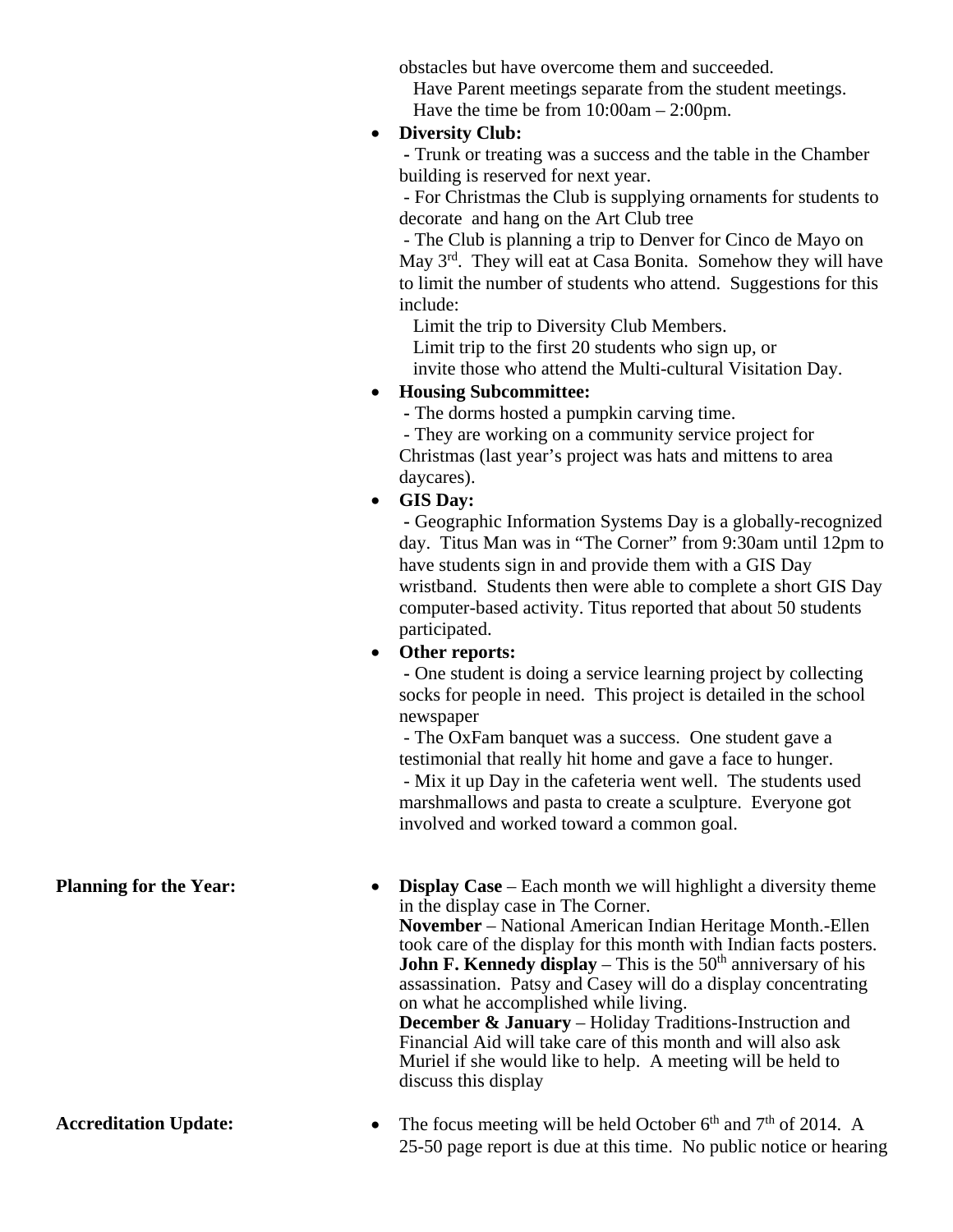|                                   | is required for this meeting.<br>- The Committee discussed if we need "diversity" in our Mission<br>Statement? Should we add it?<br>It was suggested that we make a strong argument that our<br>Mission Statement already reflects diversity as it is written. |
|-----------------------------------|----------------------------------------------------------------------------------------------------------------------------------------------------------------------------------------------------------------------------------------------------------------|
| Other:<br>$\bullet$               | John Nesbit made a suggestion that as a gesture of goodwill we<br>make a donation to the Our Lady of Guadalupe Pageant on<br>December $12th$ . The donation could be either monetary or a floral<br>arrangement of red roses. No decision was made.            |
| <b>Next Meeting:</b><br>$\bullet$ | The next meeting will be in January.                                                                                                                                                                                                                           |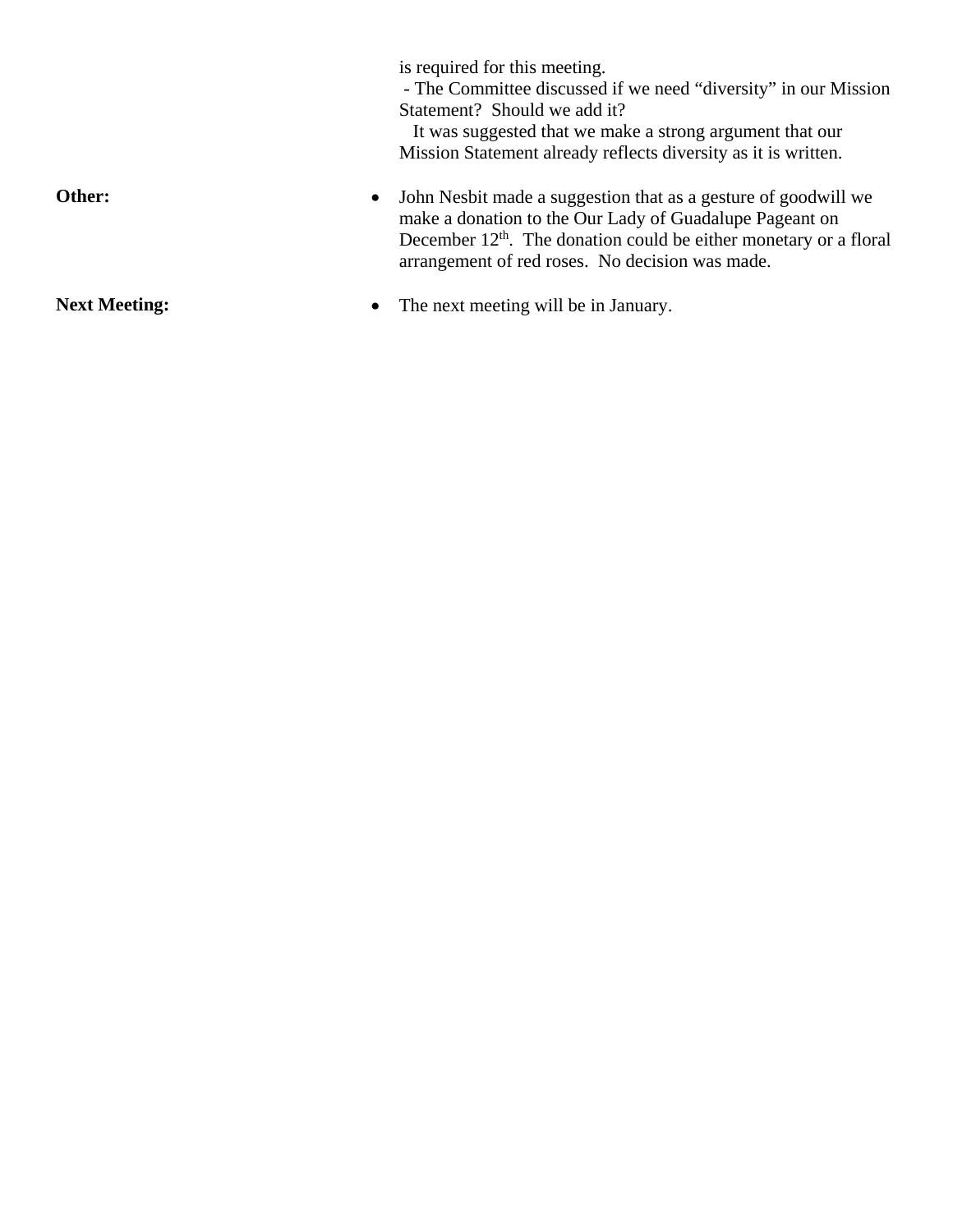

**January 15, 2014** 

**12- 1 pm** 

**T131** 

**Co-Chairs**  Rex Cogdill Dee Ludwig

# **Members**

Tom Armstrong David Banville Jamie Black Holly Branham Casey Debus Mike Durfee Kellee Gooder John Hansen—AHSBS Div. Mai Lee Olsen Titus Man—Business Division Becky McAllister Diane McQueen Laurie Mueller Stuart Nelson John Nesbitt—AHSBS Div. Debbie Ochsner Karen Posten Verl Petsch—Science Div. Kim Russell Zach Smith Kaitlyn Steben—Business Div. Susan Stephenson Kerry Steward—Business Div. Patsy Velazquez Rick Vonburg—Business Div. Lynn Wamboldt Chris Wenzel—Science Div. Donna White Gwen Yung—Science Div.

## **Students**

Joseph Onello, Student Senate Abdel Elghanjaoui, Diversity Club Kehera Wilson, Student Senate

# AGENDA

**Approve Notes from November meeting** 

# **TAKE PICTURE OF COMMITTEE**

- **Committee Reports & Activities** 
	- **International Efforts--David Banville, chair**
	- **CALL** Library Ideas-Casey Debus
	- **•** Hispanic Information Sessions
		- **Multi-cultural visitation day spring** 
			- January 31, 2014
	- Others?
- **Update from student members**
- **Planning for Year** 
	- **Display Case** 
		- **December/January-Holiday Traditions-**
		- **February-African American History Month,** Journalism Club & Debate Team
- **Accreditation Update—Lynn & Dee**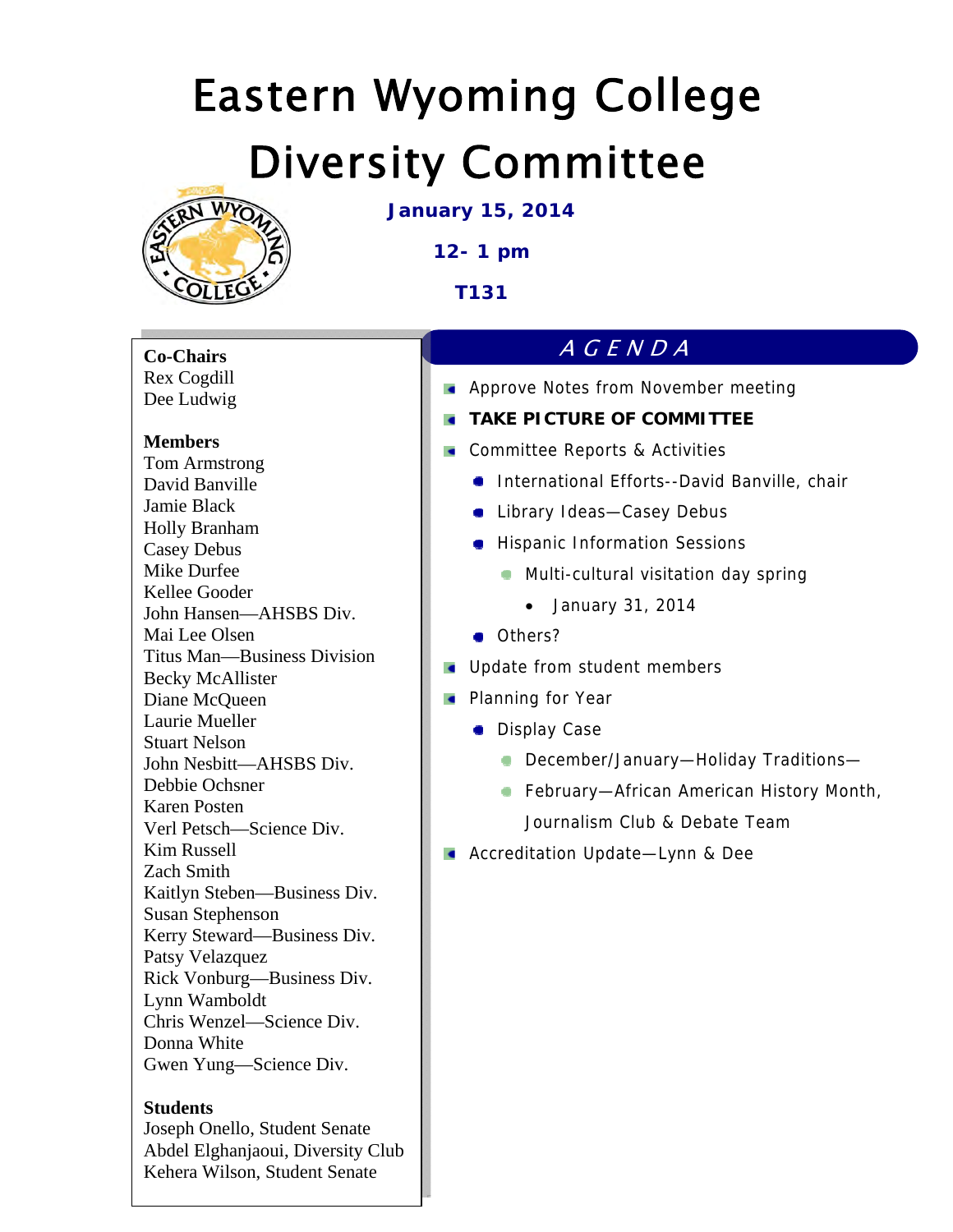# **Eastern Wyoming College DIVERSITY MEETING NOTES January 15, 2014 12:00 – 1:00pm T131**

**Present:** *Rick Vonburg, Zach Smith, Becky McAllister, Susan Stephenson, Kellee Gooder, Jamie Black, Gwen Yung, Kim Russell, Rex Cogdill, Lynn Wamboldt, Dee Ludwig, Donna White, John Nesbitt, Patsy Valazquez, Chris Wenzel, Titus Man, David Banville, John Hansen, Debbie Ochsner, Abdel Elghanjaoui, Mike Durfee*

## **Approve notes from December meeting:**

The minutes from the previous meeting were distributed and reviewed. It was recommended John Nesbitt's name be correctly spelled. Minutes were approved with the correct spelling for Nesbitt.

# **Committee Reports and Activities:**

**International Efforts Subcommittee:** David Banville shared information about the Executive Office Assistant One Year Certificate Program. Dr. Ludwig said she researched Rotary Clubs in Mexico and how hopefully the EWC information will be distributed to interested students by Rotary Club members. John Nesbitt recommended more ESL classes for these students. There should be an option for students to take additional English classes at EWC. Titus is here until May and David Banville encouraged groups, organizations, and classes to invite Titus as a guest speaker.

**Library Ideas:** Donna White reported that Taylor Haynes will be on campus on January 21 at 12:00 pm to share information about community colleges. The presentation will be in the Fine Arts Auditorium.

**Hispanic Information Session:** Zach, Patsy, Rex and Mike shared information about the upcoming Multicultural Day for Goshen County juniors and seniors on Friday, January 31.

**Diversity Club:** Patsy shared information about the May trip to Denver for Cinco de Mayo. It was recommend and supported by all to limit the group to EWC students.

**Other reports:** Donna White shared information about Gabi's Romanian Holiday and upcoming Community Education cooking classes. Kellee Gooder said they are planning on hosting a Super Bowl party.

## **Planning for the Year:**

|                  | <b>December 1</b> Winter Holidays Around the World |  |  |
|------------------|----------------------------------------------------|--|--|
| January:         | <b>Chinese New Year</b>                            |  |  |
| <b>February:</b> | <b>Black History Month</b>                         |  |  |
| March:           | Irish History and Women's History Month            |  |  |
| April:           | The American Cowboy                                |  |  |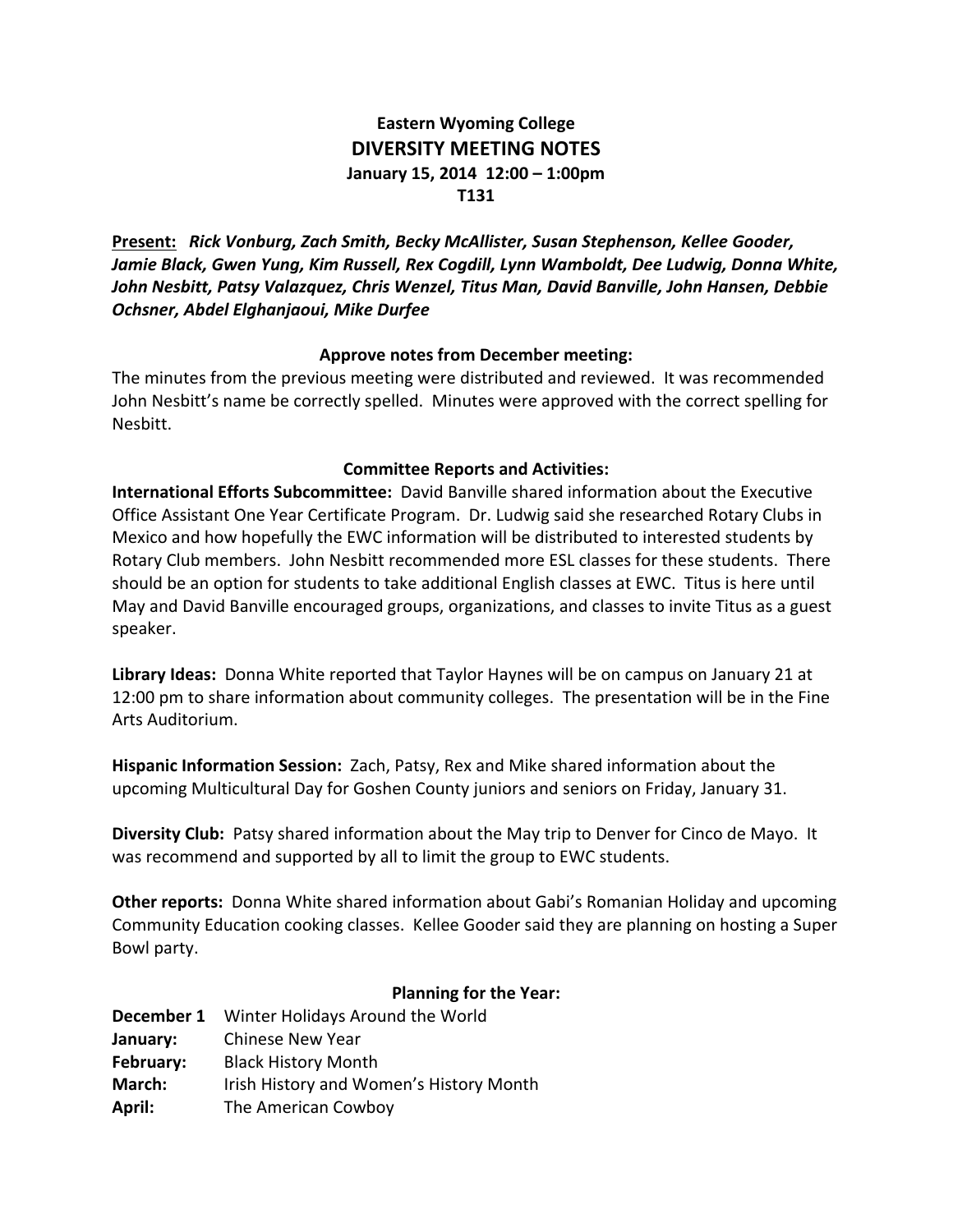# **Accreditation Update:**

Dee shared information she is compiling in the draft of the Accreditation Update Report.

A picture of the committee was taken by Kim Jones.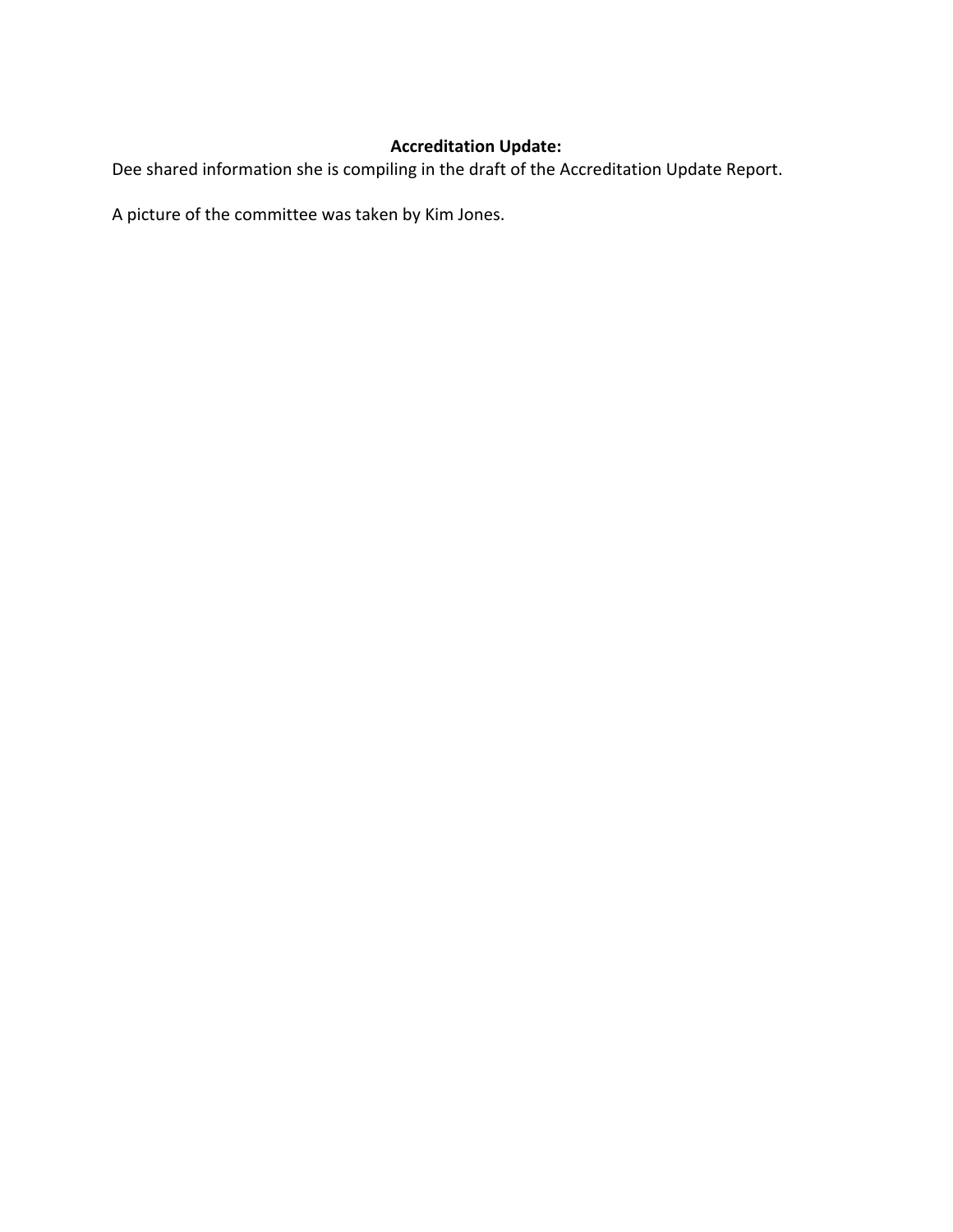

**March 26, 2014**

**12- 1 pm**

**T131** 

**Co-Chairs** Rex Cogdill Dee Ludwig

# **Members**

Tom Armstrong David Banville Jamie Black Holly Branham Casey Debus Mike Durfee Kellee Gooder John Hansen—AHSBS Div. Mai Lee Olsen Titus Man—Business Division Becky McAllister Diane McQueen Laurie Mueller Stuart Nelson John Nesbitt—AHSBS Div. Debbie Ochsner Karen Posten Verl Petsch—Science Div. Kim Russell Zach Smith Kaitlyn Steben—Business Div. Susan Stephenson Kerry Steward—Business Div. Patsy Velazquez Rick Vonburg—Business Div. Lynn Wamboldt Chris Wenzel—Science Div. Donna White Gwen Yung—Science Div.

# **Students**

Joseph Onello, Student Senate Abdel Elghanjaoui, Diversity Club Kehera Wilson, Student Senate

# AGENDA

- **Approve Notes from January meeting**
- Watch CCSSE Video—**Aspirations to**

**Achievement—Men of Color and Community Colleges**

# **Re-TAKE PICTURE OF COMMITTEE**

- **Committee Reports & Activities** 
	- **•** Diversity Coordinator Report
	- **•** International Efforts--David Banville, chair
	- Library Ideas–Casey Debus
	- **•** Hispanic Information Sessions
		- **Multi-cultural visitation day spring--report**
	- Others?
- **I** Updates from student members
- **Planning for Year** 
	- **•** Display Case
		- **March-Irish American Heritage**
		- **April–The American Cowboy**
- Focus Report (draft)—Lynn & Dee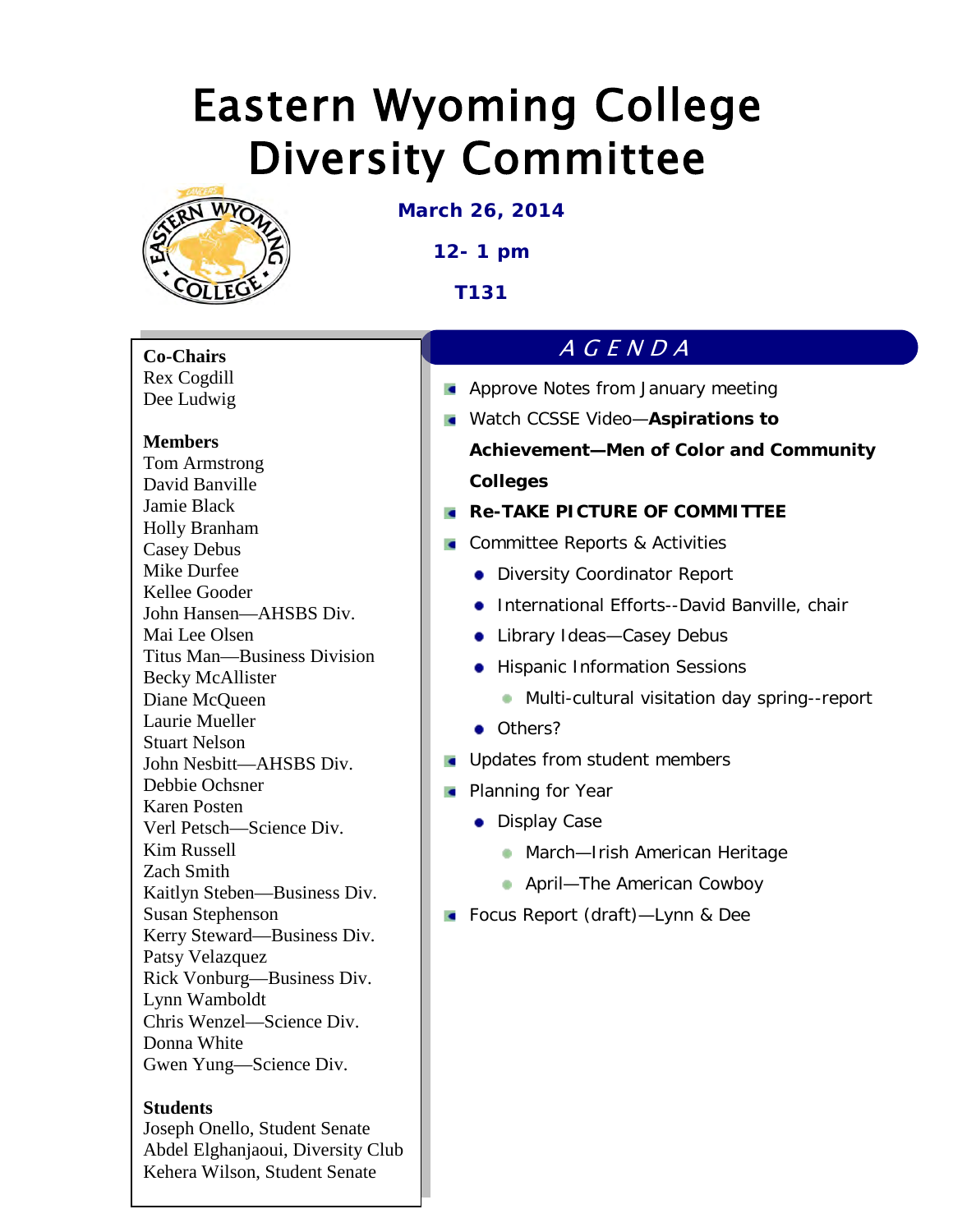### Eastern Wyoming College **DIVERSITY MEETING NOTES** March 26, 2014, 12:00 p.m. – 1:00 p.m. T131

**Present:** *Dee Ludwig, Rex Cogdill, Casey Debus, Mike Durfee, John Hansen, Mai Lee Olsen, Titus Man, Stuart Nelson, John Nesbitt, Karen Posten, Kim Russell, Kaitlyn Steben, Kerry Steward, Patsy Velazquez, Lynn Wamboldt, Donna White, Gwen Yung, Joseph Onello* 

**Approve notes from January meeting:**

**CCSSE Video – Aspirations to Achievement – Men of Color and Community Colleges** 

**Committee Reports and Activities:** • **Diversity Coordinator Report**

- The minutes from the previous meeting were distributed and reviewed. Kim Russell moved to accept the minutes, John Hansen seconded. They stand as written.
- The committee watched and discussed this movie. - Several members commented about the primary points relating to the young men's experiences. It was recommended to show it to all employees at Fall In-Service.
- **Re-Take Picture of Committee:** Kim Jones retook the picture of the Diversity Committee members.

-Patsy reported that she tries to touch bases with Latino/Latina students when they are enrolled. When deficiency reports come out she contacts the students to talk with them and then she calls them back in a week or two to see how things are going. She encourages them to talk to with their instructors and their advisors.

**-**Often the students have problems with taking tests and exams. Casey informed the committee that the Library has resources that can help with study skills, and they might be able to be utilized by these students.

-Patsy also reported that she has helped three students complete their admissions paperwork for continuing education.

# • **Library Ideas:**

 **-** Casey reported that the Library had an art display for Does Gender Matter?

-Next month for The American Cowboy month the Library will have a display on their bulletin board and will also have an art show.

- On April 23rd, Greg Peterson is presenting a show, Advocating Agriculture through Social Media, at 7pm in the EWC Auditorium.

- Next fall a book signing with Craig Johnson is being planned.

# • **Diversity Club:**

- Sponsored a Romanian Pancake Feed and invited other clubs and sponsors. Dr. Man also presented geography about Romania. There were about 20 people in attendance.

• **Other reports:**

 **-** Patsy informed us that UW is sponsoring a Latino/Latina Studies film series. The film being shown on March 26, 2014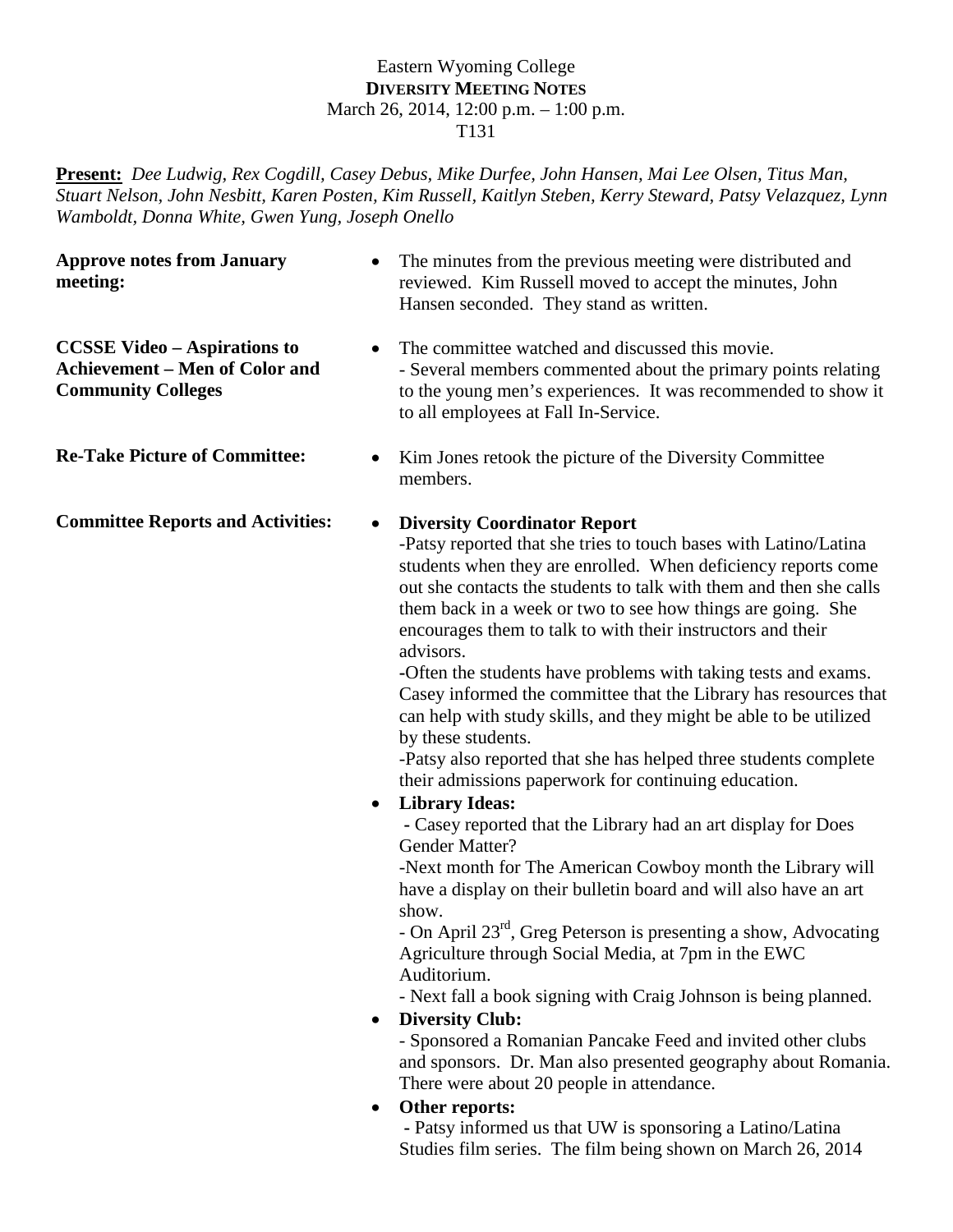reminded us that UW is interested in helping us by providing mentors, students for panels, or even students for student shadowing. - Donna reported on Community Ed's Ethnic Cooking Classes. They just finished German cooking and are now starting Italian cooking. - John Hanson is interested in have a "Diversity" movie night and asked for suggestions for movies. One suggestion is *12 Years a Slave.* **Updates from Student Members:** • **Student Senate** - Joey Onello reported that The Student Senate is sponsoring a Magician. - They are also cleaning their "Adopted Road" on April 7<sup>th</sup> and faculty and staff are invited to participate. - Cosmetology is planning a luau before the end of the semester. • **GSA -** Joey also informed us that members of the GSA club will be attending the Matthew Shepard Symposium. - GSA is also working on safe zones. **Planning for the Year:** • **Display Case** – Each month we will highlight a diversity theme in the display case in The Corner. **April** – The American Cowboy. Mike reported that the display in the case will consist of photographs of cowboys/cowgirls and also historic memorabilia. - Patsy conveyed that she now has a filing cabinet for display items. Anything needing stored can be given to her. **Focus Report (draft):** • A draft of the Focus Visit Report was distributed. We are asked to **proof for content by April 15, 2014. Other:** • On the Agenda for next month, we will plan for next year's displays for each month. **Next Meeting:** • TBA

tells the stories of some Jackson, WY students. She also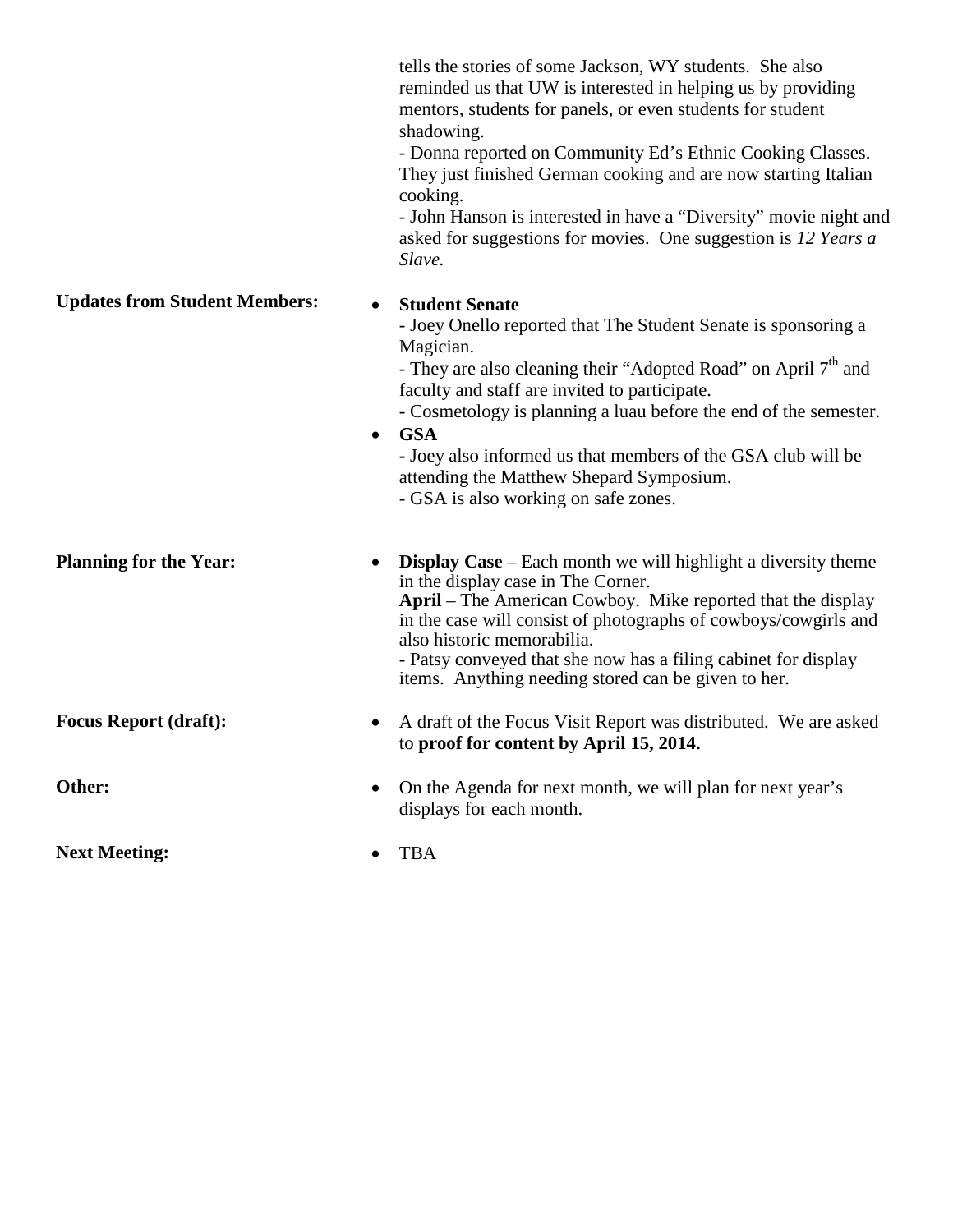

**May 1, 2014**

**12- 1 pm**

**T131** 

**Co-Chairs** Rex Cogdill Dee Ludwig

# **Members**

Tom Armstrong David Banville Jamie Black Holly Branham Casey Debus Mike Durfee Kellee Gooder John Hansen—AHSBS Div. Mai Lee Olsen Becky McAllister Diane McQueen Laurie Mueller Stuart Nelson John Nesbitt—AHSBS Div. Debbie Ochsner Karen Posten Verl Petsch—Science Div. Kim Russell Zach Smith Kaitlyn Steben—Business Div. Susan Stephenson Kerry Steward—Business Div. Patsy Velazquez Rick Vonburg—Business Div. Lynn Wamboldt Chris Wenzel—Science Div. Donna White Gwen Yung—Science Div.

# **Students**

Joseph Onello, Student Senate Abdel Elghanjaoui, Diversity Club Kehera Wilson, Student Senate

# AGENDA

**Approve Notes from March meeting** 

# **Re-TAKE PICTURE OF COMMITTEE**

- **Poem by Hannah Chapman (John Hansen)**
- **Committee Reports & Activities** 
	- **•** Diversity Coordinator Report
	- **•** International Efforts--David Banville, chair
	- Library Ideas–Casey Debus
		- **Report on Greg Peterson**
	- **Others?**
- **In Updates from student members**
- **Planning for Next Year** 
	- **•** Display Case
		- September
		- **C** October
		- **November**
		- **December/January**
		- **February**
		- **March**
		- April
		- May-August
- Other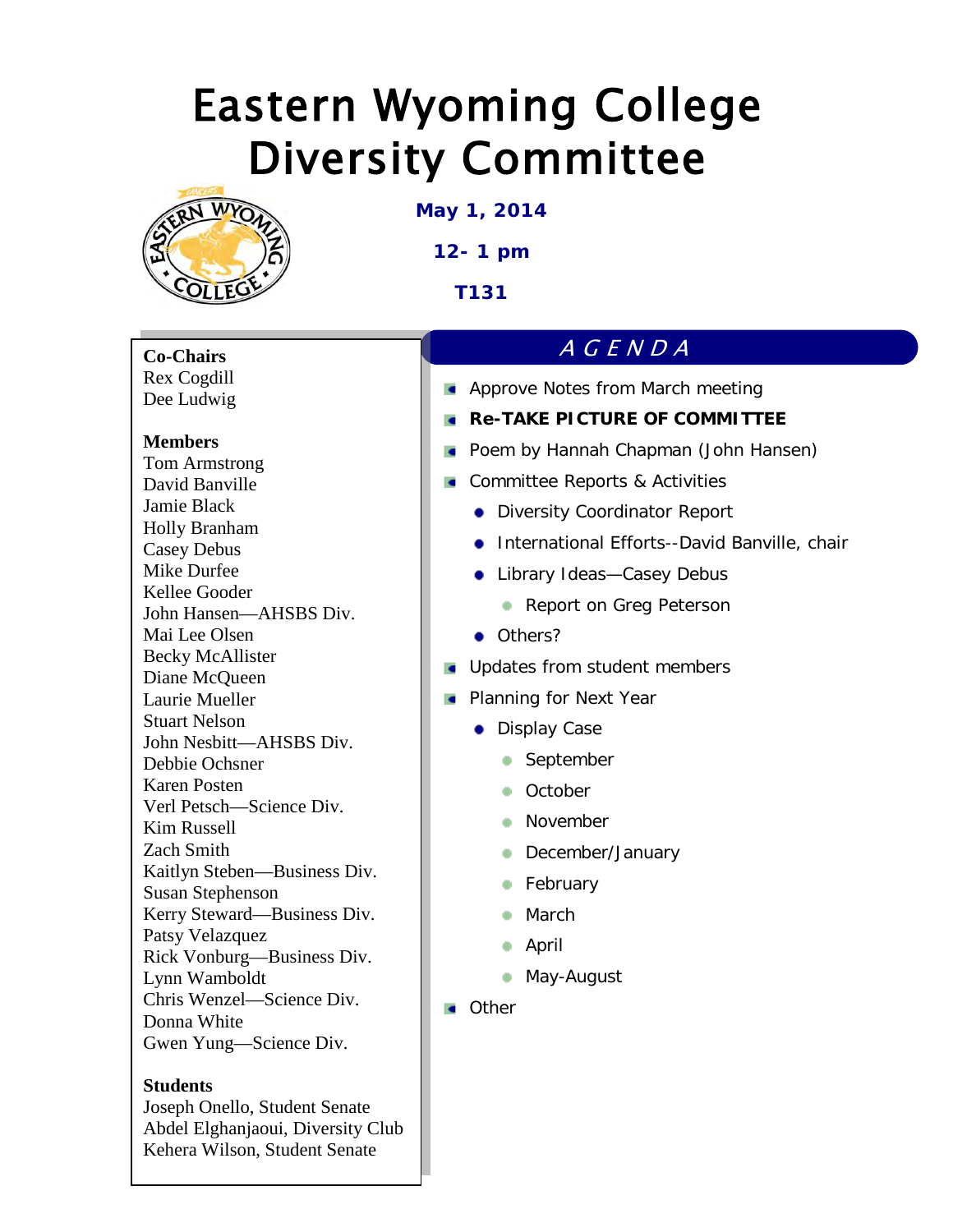## Eastern Wyoming College **DIVERSITY MEETING NOTES** May 1, 2014, 12:00 p.m. – 1:00 p.m. T131

**Present:** *Dee Ludwig, Rex Cogdill, David Banville, Mike Durfee, John Hansen, Mai Lee Olsen, Becky McAllister, Stuart Nelson, John Nesbitt, Karen Posten, Kim Russell, Kaitlyn Steben, Susan Stephenson, Patsy Velazquez, Lynn Wamboldt, Chris Wenzel, Gwen Yung,* 

**Approve notes from March meeting:** • The minutes from the previous meeting were distributed and reviewed. Mai Lee Olsen moved to accept the minutes, Mike Durfee seconded. They stand as written.

## **Committee Reports and Activities: • Diversity Coordinator Report**

-Patsy reported that she is touching bases with those Latino/Latina students who haven't registered yet. -The students who had mid-term deficiencies met with their advisors and dropped classes if necessary. -Six students took part in the trip to the University of Wyoming for a visitation day. One student has registered and two more have started the admission process. Committee members discussed that this trip to UW should be an annual trip on a specific day so the students know in advance when the trip will take place.

**International Efforts:** 

- David reported that Titus is home safely and he wished to relay that he was very touched by EWC's kindness to him and he wished to say "thank you" to all of us.

# **Library Ideas:**

 **-** Casey was not able to attend the meeting but had emailed her report:

-Greg Peterson's presentation was a success. It was attended by over 176 people. He ate supper with five students who entered the drawing and after the presentation he spoke with and took pictures with all who were interested.

## **Other reports:**

 **-** Mike reported that the Cowboy Month corner display was a success due to EWC personnel providing photos and other items such as belt buckles, spurs, etc. for the display. -The Year-in-Review display is up now and will be up until

August.

- **Poem by Hannah Chapman:** John Hansen enacted a poem by one of EWC's students, Hannah Chapman, which dealt with diversity.
- **Re-Take Picture of Committee:** Kim Jones retook the picture of the Diversity Committee members.
- **Planning for Next Year: Display Case** Each month we will highlight a diversity theme in the display case in The Corner. **- September –** Hispanic Awareness month – Patsy and the Diversity Club will do this display.